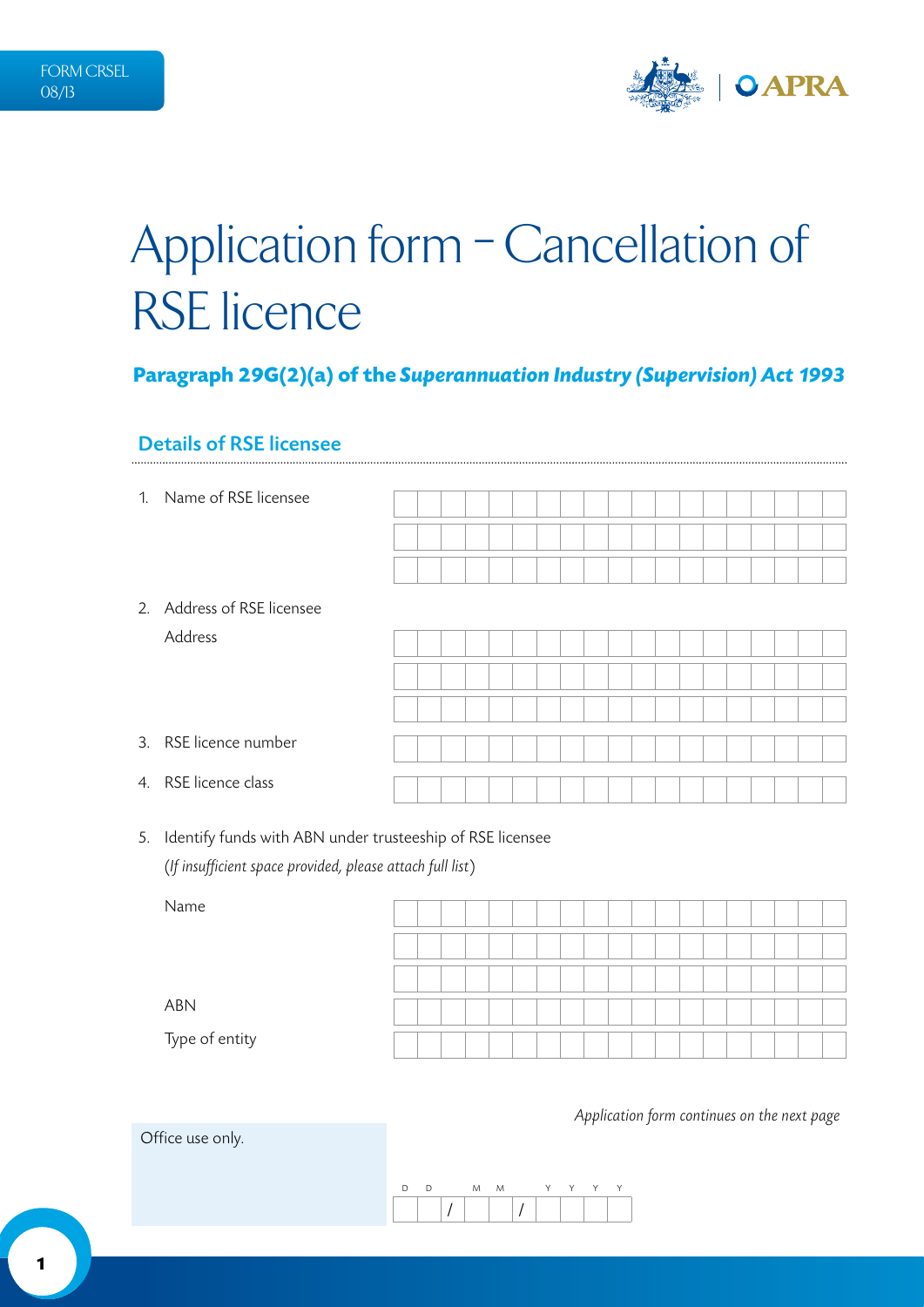

# Details of RSE licensee (continued)

| Name           |  |  |  |  |  |  |  |  |  |  |
|----------------|--|--|--|--|--|--|--|--|--|--|
|                |  |  |  |  |  |  |  |  |  |  |
|                |  |  |  |  |  |  |  |  |  |  |
| ABN            |  |  |  |  |  |  |  |  |  |  |
| Type of entity |  |  |  |  |  |  |  |  |  |  |
| Name           |  |  |  |  |  |  |  |  |  |  |
|                |  |  |  |  |  |  |  |  |  |  |
|                |  |  |  |  |  |  |  |  |  |  |
| ABN            |  |  |  |  |  |  |  |  |  |  |
|                |  |  |  |  |  |  |  |  |  |  |
| Type of entity |  |  |  |  |  |  |  |  |  |  |
| Name           |  |  |  |  |  |  |  |  |  |  |
|                |  |  |  |  |  |  |  |  |  |  |
|                |  |  |  |  |  |  |  |  |  |  |
| ABN            |  |  |  |  |  |  |  |  |  |  |
| Type of entity |  |  |  |  |  |  |  |  |  |  |
|                |  |  |  |  |  |  |  |  |  |  |
| Name           |  |  |  |  |  |  |  |  |  |  |
|                |  |  |  |  |  |  |  |  |  |  |
|                |  |  |  |  |  |  |  |  |  |  |
| ABN            |  |  |  |  |  |  |  |  |  |  |
| Type of entity |  |  |  |  |  |  |  |  |  |  |
|                |  |  |  |  |  |  |  |  |  |  |
| Name           |  |  |  |  |  |  |  |  |  |  |
|                |  |  |  |  |  |  |  |  |  |  |
|                |  |  |  |  |  |  |  |  |  |  |
| <b>ABN</b>     |  |  |  |  |  |  |  |  |  |  |
| Type of entity |  |  |  |  |  |  |  |  |  |  |

*Application form continues on the next page*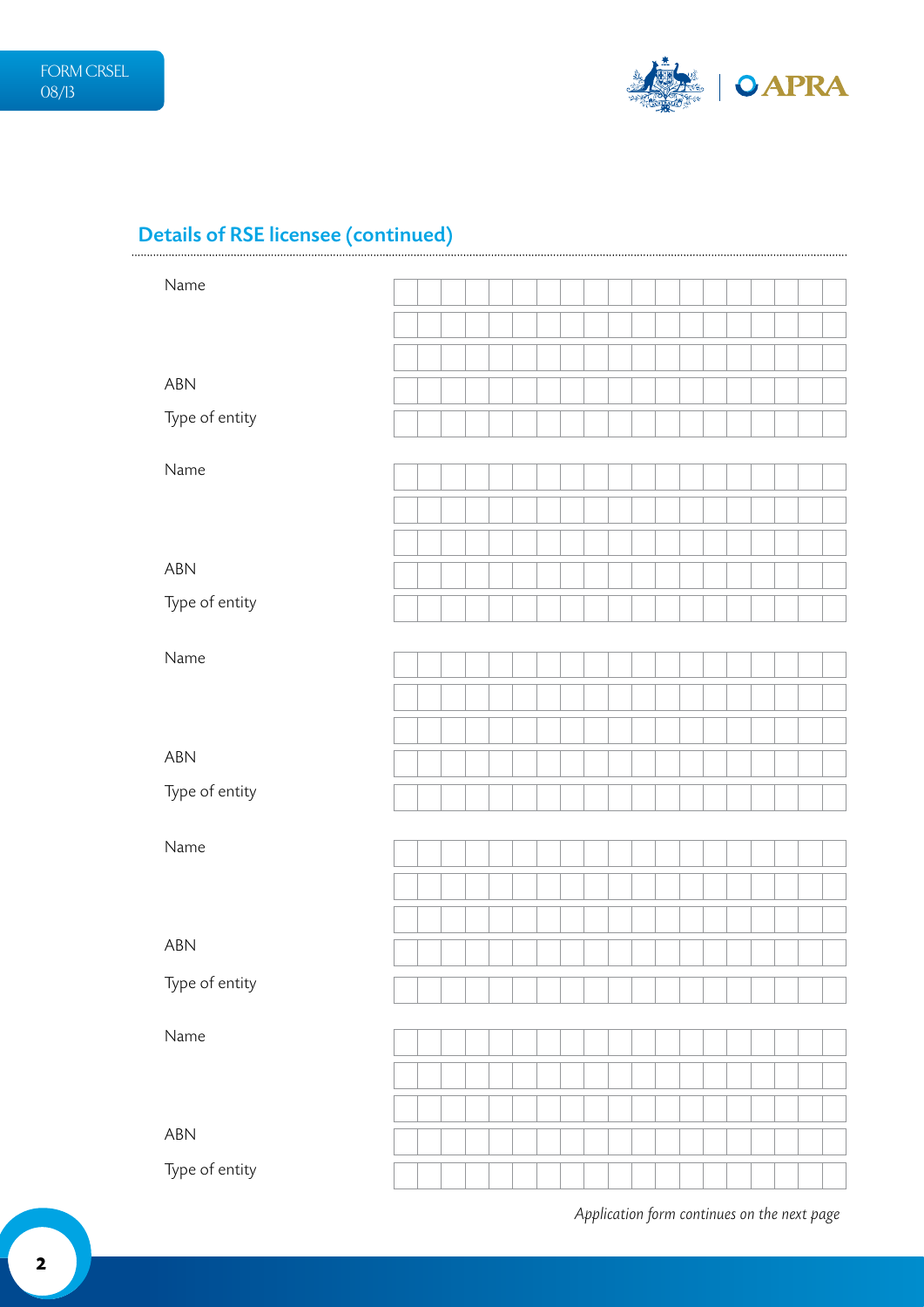

# Details of RSE licensee (continued)

Section 29N of *Superannuation Industry (Supervision) Act 1993* (SIS Act) - Cancelling registration 29N(2) [Other grounds] APRA may cancel the registration of a registrable superannuation entity under subsection 29N(2) of the SIS Act, if APRA is satisfied, on reasonable grounds, that:

- the entity has no beneficiaries and no assets; and
- there are no outstanding claims against the entity for benefits or other payments; and
- other circumstances (if any) prescribed by regulations made for the purposes of this paragraph exist.
- 6. Have all assets and beneficiaries been transferred to another RSE licensee?

| Yes |  | No |  |
|-----|--|----|--|
|-----|--|----|--|

7. Are there outstanding claims against the entity for benefits or other payments?

| Yes |  | No |
|-----|--|----|
|-----|--|----|

8. Has an Application for approval of transfer under subsection 145(2) of the SIS Act, been lodged with APRA?

Yes **No Please annex a copy of the Application for approval of transfer to this form and go to 10.** 

9. Is it proposed that an Application for approval of transfer will be made to APRA?

| Yes | N٥ |  |
|-----|----|--|
|     |    |  |

#### AFS licensees only

 $Yes \mid \mid No$ 

10. Is the RSE licensee an AFS licensee?

11. If yes, provide the following:

| AFS licence number  |  |    |  |  |  |  |  |  |  |  |
|---------------------|--|----|--|--|--|--|--|--|--|--|
| Copy of AFS licence |  | ec |  |  |  |  |  |  |  |  |

*Application form continues on the next page*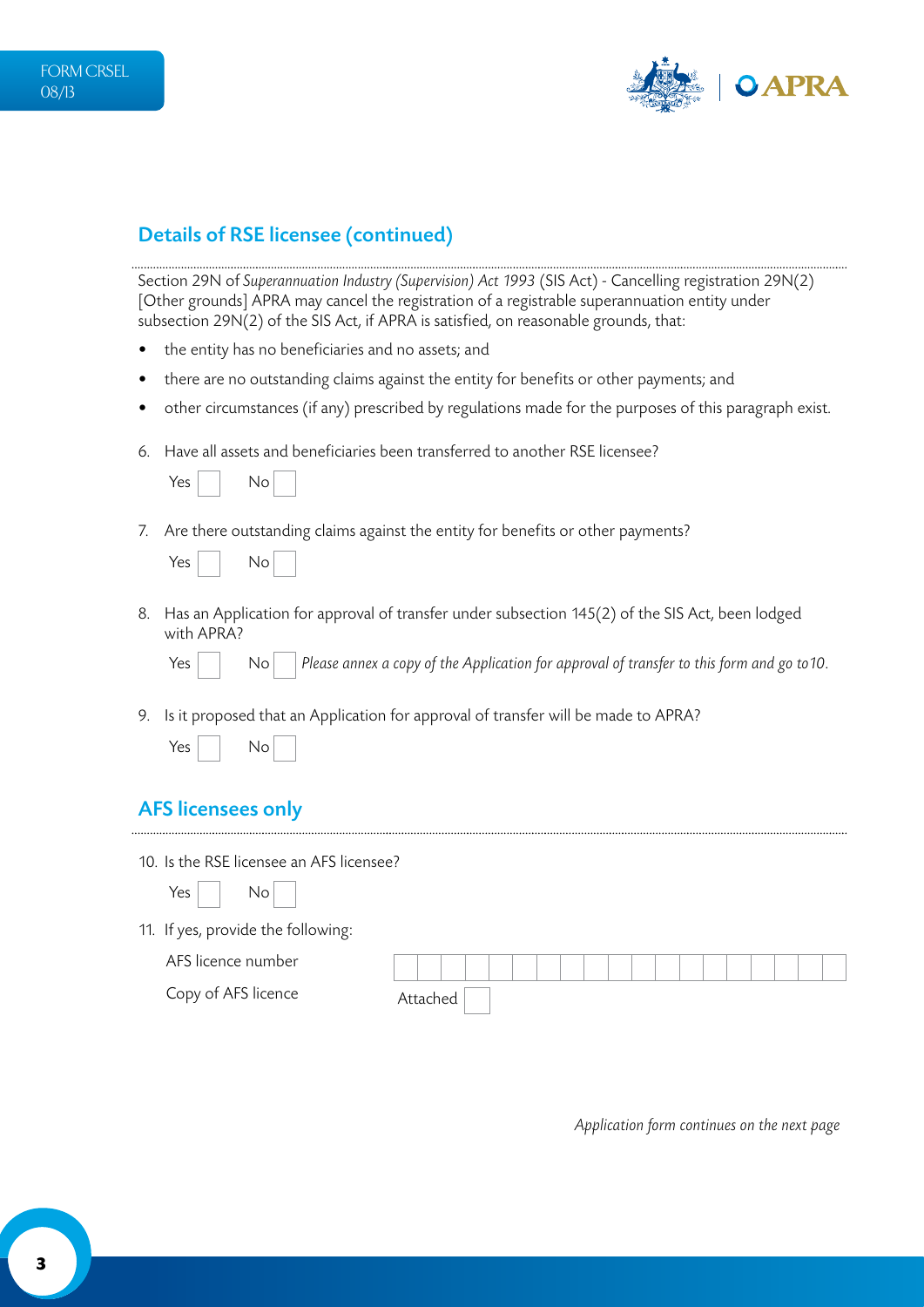

### Details of RSE licensee (continued)

12. Has the RSE licensee notified the Australian Securities and Investments Commission of request for cancellation of RSE licence?



Pursuant to section 29GA of the SIS Act, APRA must consult ASIC of any proposed cancellation of RSE licence held by AFS licensee if, in APRA's opinion, the cancellation might reasonably be expected to affect the RSE licensee's ability to provide one or more of the financial services that the RSE licensee provides.

Detail reasons for seeking cancellation of RSE licence. If insufficient space is provided, please attach further submission (*including all relevant documents*).

It is an offence under subsection 29J(1) of the SIS Act to be a trustee of a registrable superannuation entity while unlicensed.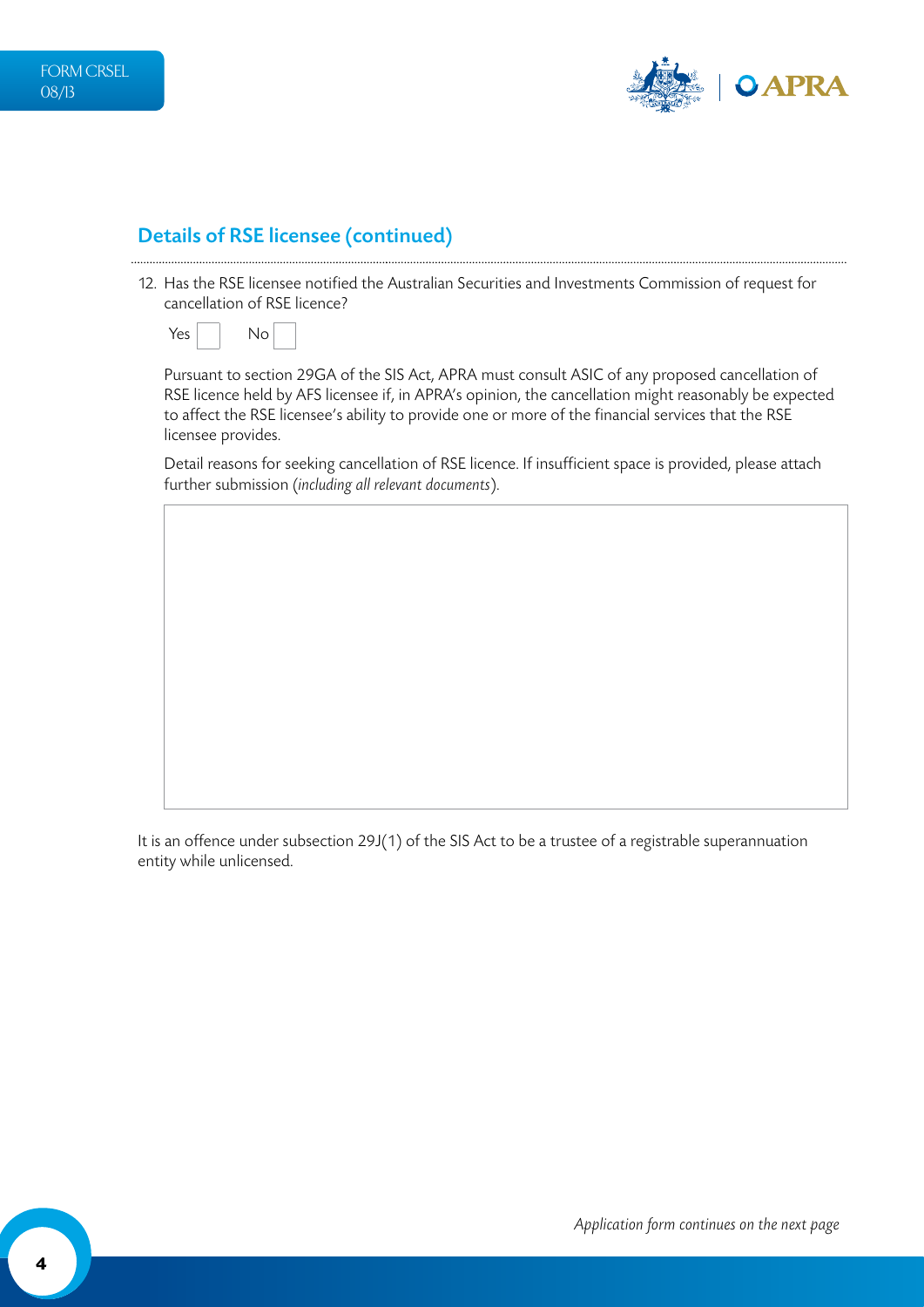

# **Signatures**

Both applicants must sign.

If trustee is a body corporate, at least two directors to sign.

If trustee is a group of individual trustees, all individual trustee to sign.

| Name      |                   |             |                      |           |           |                      |              |              |              |             |  |  |  |  |  |
|-----------|-------------------|-------------|----------------------|-----------|-----------|----------------------|--------------|--------------|--------------|-------------|--|--|--|--|--|
|           |                   |             |                      |           |           |                      |              |              |              |             |  |  |  |  |  |
|           |                   |             |                      |           |           |                      |              |              |              |             |  |  |  |  |  |
| Capacity  |                   |             |                      |           |           |                      |              |              |              |             |  |  |  |  |  |
| Signature | SIGNATURE IN HERE |             |                      |           |           |                      |              |              |              |             |  |  |  |  |  |
| Date      | $\mathsf D$       | $\mathsf D$ |                      | ${\sf M}$ | ${\sf M}$ |                      | $\mathsf{Y}$ | Y            | Y            | Y           |  |  |  |  |  |
|           |                   |             | $\sqrt{\phantom{a}}$ |           |           | $\sqrt{\phantom{a}}$ |              |              |              |             |  |  |  |  |  |
| Name      |                   |             |                      |           |           |                      |              |              |              |             |  |  |  |  |  |
|           |                   |             |                      |           |           |                      |              |              |              |             |  |  |  |  |  |
|           |                   |             |                      |           |           |                      |              |              |              |             |  |  |  |  |  |
| Capacity  |                   |             |                      |           |           |                      |              |              |              |             |  |  |  |  |  |
| Signature | SIGNATURE IN HERE |             |                      |           |           |                      |              |              |              |             |  |  |  |  |  |
|           |                   |             |                      |           |           |                      |              |              |              |             |  |  |  |  |  |
| Date      | $\mathsf D$       | $\mathsf D$ |                      | ${\sf M}$ | ${\sf M}$ |                      | Y            | $\mathsf{Y}$ | $\mathsf{Y}$ | $\mathsf Y$ |  |  |  |  |  |
|           |                   |             |                      |           |           |                      |              |              |              |             |  |  |  |  |  |
|           |                   |             | $\sqrt{\phantom{a}}$ |           |           | $\sqrt{\phantom{a}}$ |              |              |              |             |  |  |  |  |  |
| Name      |                   |             |                      |           |           |                      |              |              |              |             |  |  |  |  |  |
|           |                   |             |                      |           |           |                      |              |              |              |             |  |  |  |  |  |
|           |                   |             |                      |           |           |                      |              |              |              |             |  |  |  |  |  |
| Capacity  |                   |             |                      |           |           |                      |              |              |              |             |  |  |  |  |  |
| Signature | SIGNATURE IN HERE |             |                      |           |           |                      |              |              |              |             |  |  |  |  |  |

*Application form continues on the next page*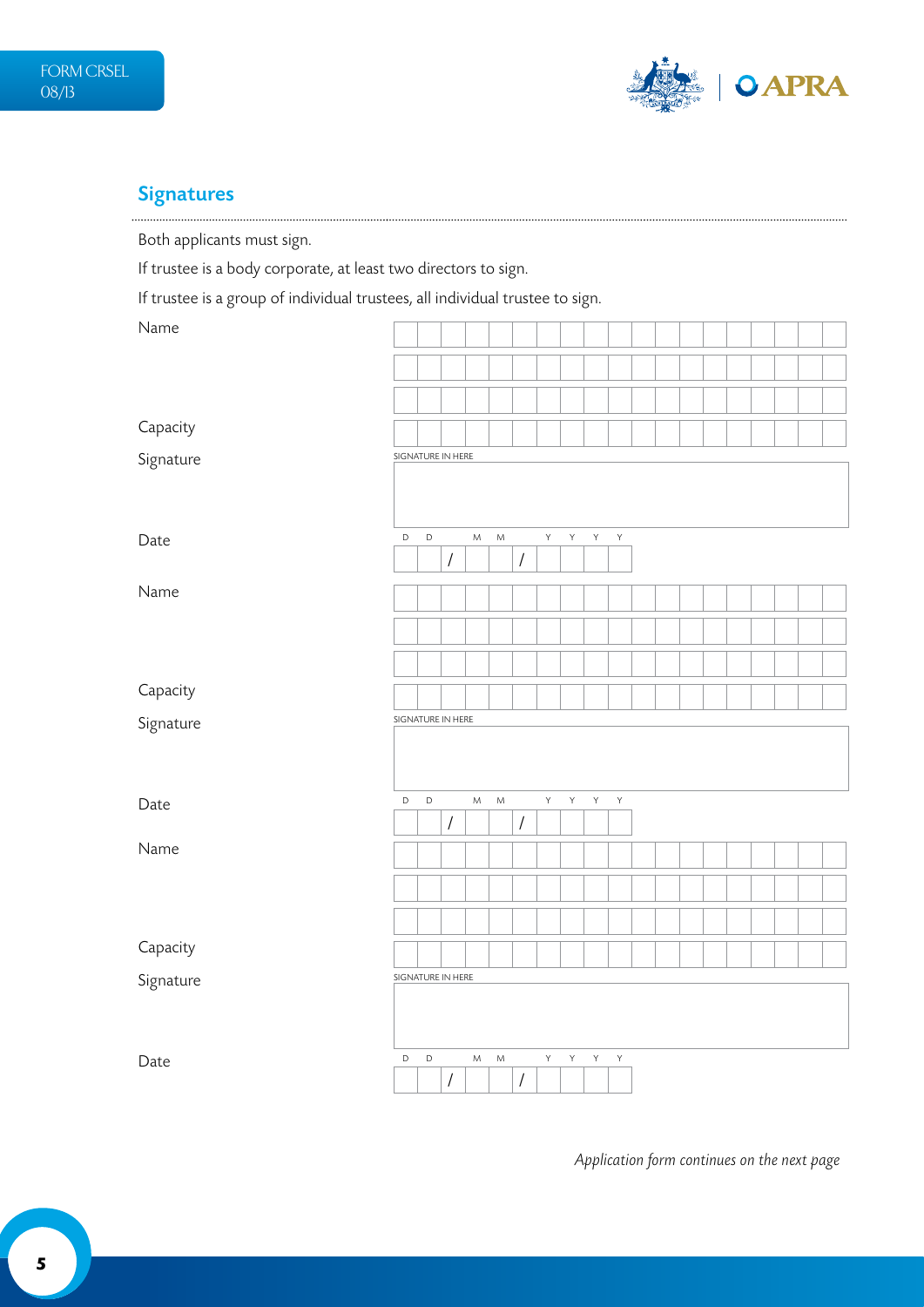

| Name      |                   |             |                      |           |           |                      |              |              |   |              |  |  |  |  |  |
|-----------|-------------------|-------------|----------------------|-----------|-----------|----------------------|--------------|--------------|---|--------------|--|--|--|--|--|
|           |                   |             |                      |           |           |                      |              |              |   |              |  |  |  |  |  |
|           |                   |             |                      |           |           |                      |              |              |   |              |  |  |  |  |  |
|           |                   |             |                      |           |           |                      |              |              |   |              |  |  |  |  |  |
| Capacity  |                   |             |                      |           |           |                      |              |              |   |              |  |  |  |  |  |
| Signature | SIGNATURE IN HERE |             |                      |           |           |                      |              |              |   |              |  |  |  |  |  |
|           |                   |             |                      |           |           |                      |              |              |   |              |  |  |  |  |  |
| Date      | $\mathsf D$       | $\mathsf D$ |                      | ${\sf M}$ | ${\sf M}$ |                      | Y            | $\mathsf{Y}$ | Y | $\mathsf{Y}$ |  |  |  |  |  |
|           |                   |             | $\sqrt{\phantom{a}}$ |           |           | $\sqrt{\phantom{a}}$ |              |              |   |              |  |  |  |  |  |
| Name      |                   |             |                      |           |           |                      |              |              |   |              |  |  |  |  |  |
|           |                   |             |                      |           |           |                      |              |              |   |              |  |  |  |  |  |
|           |                   |             |                      |           |           |                      |              |              |   |              |  |  |  |  |  |
| Capacity  |                   |             |                      |           |           |                      |              |              |   |              |  |  |  |  |  |
| Signature | SIGNATURE IN HERE |             |                      |           |           |                      |              |              |   |              |  |  |  |  |  |
|           |                   |             |                      |           |           |                      |              |              |   |              |  |  |  |  |  |
|           |                   |             |                      |           |           |                      |              |              |   |              |  |  |  |  |  |
| Date      | D                 | $\mathsf D$ |                      | ${\sf M}$ | ${\sf M}$ |                      | Y            | Y            | Y | Y            |  |  |  |  |  |
|           |                   |             | $\sqrt{\phantom{a}}$ |           |           | $\sqrt{\phantom{a}}$ |              |              |   |              |  |  |  |  |  |
| Name      |                   |             |                      |           |           |                      |              |              |   |              |  |  |  |  |  |
|           |                   |             |                      |           |           |                      |              |              |   |              |  |  |  |  |  |
|           |                   |             |                      |           |           |                      |              |              |   |              |  |  |  |  |  |
|           |                   |             |                      |           |           |                      |              |              |   |              |  |  |  |  |  |
| Capacity  | SIGNATURE IN HERE |             |                      |           |           |                      |              |              |   |              |  |  |  |  |  |
| Signature |                   |             |                      |           |           |                      |              |              |   |              |  |  |  |  |  |
|           |                   |             |                      |           |           |                      |              |              |   |              |  |  |  |  |  |
| Date      | D                 | $\mathsf D$ |                      | ${\sf M}$ | ${\sf M}$ |                      | $\mathsf{Y}$ | $\mathsf{Y}$ | Y | $\mathsf{Y}$ |  |  |  |  |  |
|           |                   |             | $\sqrt{2}$           |           |           | $\sqrt{\phantom{a}}$ |              |              |   |              |  |  |  |  |  |
| Name      |                   |             |                      |           |           |                      |              |              |   |              |  |  |  |  |  |
|           |                   |             |                      |           |           |                      |              |              |   |              |  |  |  |  |  |
|           |                   |             |                      |           |           |                      |              |              |   |              |  |  |  |  |  |
| Capacity  |                   |             |                      |           |           |                      |              |              |   |              |  |  |  |  |  |
| Signature | SIGNATURE IN HERE |             |                      |           |           |                      |              |              |   |              |  |  |  |  |  |
|           |                   |             |                      |           |           |                      |              |              |   |              |  |  |  |  |  |
|           |                   |             |                      |           |           |                      |              |              |   |              |  |  |  |  |  |
| Date      | D                 | $\mathsf D$ |                      | M         | M         |                      | Y.           | Y            | Y | Y            |  |  |  |  |  |
|           |                   |             | $\sqrt{\phantom{a}}$ |           |           | $\sqrt{\phantom{a}}$ |              |              |   |              |  |  |  |  |  |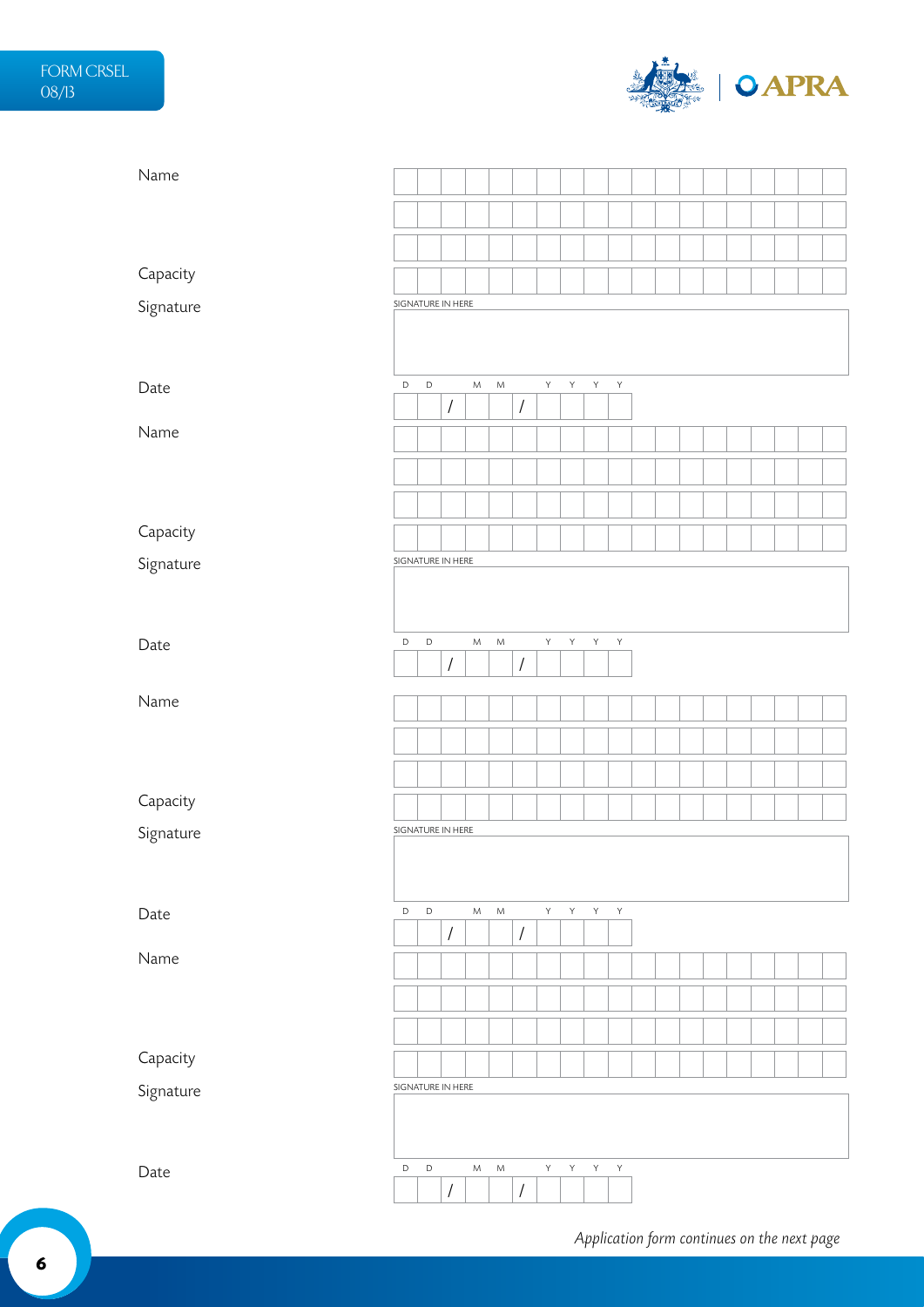

| Name      |                   |             |                      |           |           |                      |    |   |   |              |                                             |  |  |  |  |
|-----------|-------------------|-------------|----------------------|-----------|-----------|----------------------|----|---|---|--------------|---------------------------------------------|--|--|--|--|
|           |                   |             |                      |           |           |                      |    |   |   |              |                                             |  |  |  |  |
|           |                   |             |                      |           |           |                      |    |   |   |              |                                             |  |  |  |  |
|           |                   |             |                      |           |           |                      |    |   |   |              |                                             |  |  |  |  |
| Capacity  |                   |             |                      |           |           |                      |    |   |   |              |                                             |  |  |  |  |
| Signature | SIGNATURE IN HERE |             |                      |           |           |                      |    |   |   |              |                                             |  |  |  |  |
|           |                   |             |                      |           |           |                      |    |   |   |              |                                             |  |  |  |  |
|           | D                 | $\mathsf D$ |                      | ${\sf M}$ | ${\sf M}$ |                      | Y  | Y | Υ | Υ            |                                             |  |  |  |  |
| Date      |                   |             | $\sqrt{\phantom{a}}$ |           |           | $\sqrt{\phantom{a}}$ |    |   |   |              |                                             |  |  |  |  |
| Name      |                   |             |                      |           |           |                      |    |   |   |              |                                             |  |  |  |  |
|           |                   |             |                      |           |           |                      |    |   |   |              |                                             |  |  |  |  |
|           |                   |             |                      |           |           |                      |    |   |   |              |                                             |  |  |  |  |
|           |                   |             |                      |           |           |                      |    |   |   |              |                                             |  |  |  |  |
| Capacity  |                   |             |                      |           |           |                      |    |   |   |              |                                             |  |  |  |  |
| Signature | SIGNATURE IN HERE |             |                      |           |           |                      |    |   |   |              |                                             |  |  |  |  |
|           |                   |             |                      |           |           |                      |    |   |   |              |                                             |  |  |  |  |
|           |                   |             |                      |           |           |                      |    |   |   |              |                                             |  |  |  |  |
| Date      | $\mathsf D$       | $\mathsf D$ | $\sqrt{2}$           | ${\sf M}$ | ${\sf M}$ | $\sqrt{\phantom{a}}$ | Y  | Υ | Υ | $\mathsf Y$  |                                             |  |  |  |  |
| Name      |                   |             |                      |           |           |                      |    |   |   |              |                                             |  |  |  |  |
|           |                   |             |                      |           |           |                      |    |   |   |              |                                             |  |  |  |  |
|           |                   |             |                      |           |           |                      |    |   |   |              |                                             |  |  |  |  |
|           |                   |             |                      |           |           |                      |    |   |   |              |                                             |  |  |  |  |
| Capacity  |                   |             |                      |           |           |                      |    |   |   |              |                                             |  |  |  |  |
| Signature | SIGNATURE IN HERE |             |                      |           |           |                      |    |   |   |              |                                             |  |  |  |  |
|           |                   |             |                      |           |           |                      |    |   |   |              |                                             |  |  |  |  |
|           |                   |             |                      |           |           |                      |    |   |   |              |                                             |  |  |  |  |
| Date      | $\mathsf D$       | $\mathsf D$ | $\sqrt{\phantom{a}}$ | ${\sf M}$ | ${\sf M}$ | $\sqrt{\phantom{a}}$ | Y. | Y | Y | $\mathsf{Y}$ |                                             |  |  |  |  |
| Name      |                   |             |                      |           |           |                      |    |   |   |              |                                             |  |  |  |  |
|           |                   |             |                      |           |           |                      |    |   |   |              |                                             |  |  |  |  |
|           |                   |             |                      |           |           |                      |    |   |   |              |                                             |  |  |  |  |
|           |                   |             |                      |           |           |                      |    |   |   |              |                                             |  |  |  |  |
| Capacity  |                   |             |                      |           |           |                      |    |   |   |              |                                             |  |  |  |  |
| Signature | SIGNATURE IN HERE |             |                      |           |           |                      |    |   |   |              |                                             |  |  |  |  |
|           |                   |             |                      |           |           |                      |    |   |   |              |                                             |  |  |  |  |
|           |                   |             |                      |           |           |                      |    |   |   |              |                                             |  |  |  |  |
| Date      | $\mathsf D$       | $\mathsf D$ |                      | ${\sf M}$ | M         |                      | Y  | Υ | Y | $\mathsf Y$  |                                             |  |  |  |  |
|           |                   |             | $\sqrt{\phantom{a}}$ |           |           | $\sqrt{\phantom{a}}$ |    |   |   |              |                                             |  |  |  |  |
|           |                   |             |                      |           |           |                      |    |   |   |              | Application form continues on the next page |  |  |  |  |